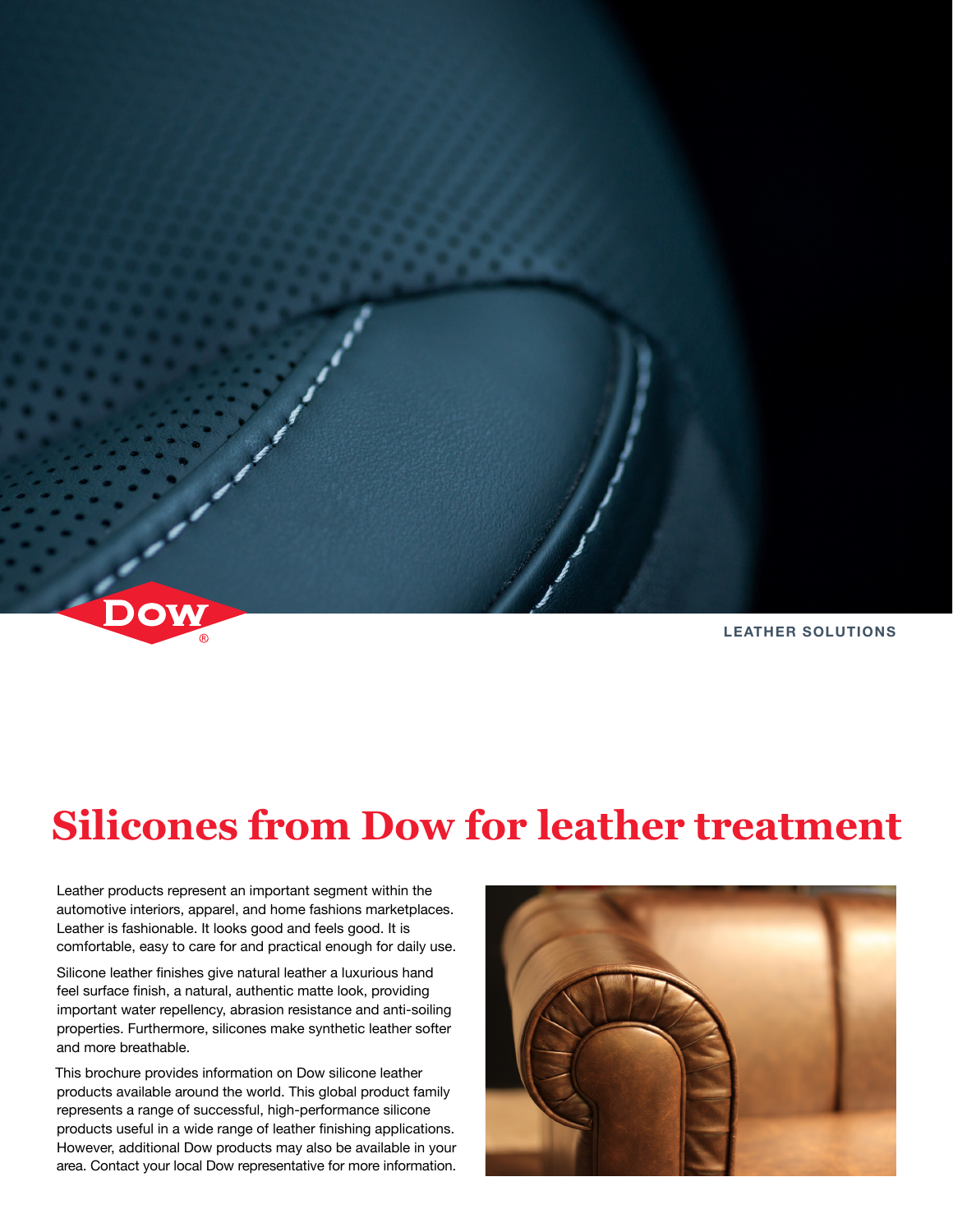## **Natural leather - Product descriptions**

| <b>Product</b>                                   | <b>Features / benefits</b>                                                                                                                                                                                                                                                                                                                                                                             |
|--------------------------------------------------|--------------------------------------------------------------------------------------------------------------------------------------------------------------------------------------------------------------------------------------------------------------------------------------------------------------------------------------------------------------------------------------------------------|
| <b>Top coatings</b>                              |                                                                                                                                                                                                                                                                                                                                                                                                        |
| DOWSIL™ Q2-3238 Dispersable Silicone Additive    | High concentrated non aqueous dispersion of high-molecular-weight silicone; used particularly as an additive<br>in automotive leather finishes, providing wet rub resistance and feel modification combined with a matte<br>appearance; compatible with polyurethane and acrylic binders; suitable for solvent and aqueous-based binders.                                                              |
| DOWSIL™ 2-9147 LF Dispersion                     | High molecular weight silicone dispersion in solvent diethylene glycol monoethyl ether, to improve ease of<br>handling and formulating; used particularly as an additive in automotive leather finishes, providing wet rub<br>resistance and feel modification combined with a matte appearance; compatible with polyurethane and acrylic<br>finishes; suitable for aqueous and solvent-based binders. |
| DOWSIL™ IE-9148 LF Dispersion                    | BTX free, high molecular weight silicone dispersion in solvent diethylene glycol to improve ease of handling<br>and formulating; used particularly as an additive in automotive leather finishes, providing wet rub resistance<br>and feel modification combined with a matte appearance; compatible with polyurethane and acrylic finishes;<br>suitable for aqueous and co-solvent based binder.      |
| DOWSIL™ 5-7210 LF Emulsion                       | BTX free, high molecular weight polydimethylsiloxane aqueous emulsion offers improved wet and dry rub<br>resistance to leather top coating and improves the softness of the leather; suitable for aqueous-based binders.                                                                                                                                                                               |
| DOWSIL™ 5-7310 LF Emulsion                       | High molecular weight silicone aqueous dispersion; used particularly as an additive in automotive leather<br>finishes, providing wet rub resistance and feel modification combined with a matte appearance; compatible<br>with polyurethane and acrylic binders; suitable for aqueous-based binders.                                                                                                   |
| DOWSIL™ 5-7222 LF Emulsion                       | Extremely high molecular weight polydimethylsiloxane macroemulsion for leather finishes; offers a silky<br>smooth finish, abrasion and wet rub resistance. Suitable for aqueous based binders.                                                                                                                                                                                                         |
| DOWSIL™ 5-7254 LF Emulsion                       | Aminofunctional silicone microemulsion for anti-squeak performance of leather top coatings. Suitable for<br>aqueous based binder.                                                                                                                                                                                                                                                                      |
| DOWSIL™ 23 N Additive                            | Silicone elastomer powder providing a rubbery smooth matte finish, mar and abrasion resistance to top<br>coatings; suitable primarily for solvent based binders but also for aqueous based binders after predilution in<br>co-solvent.                                                                                                                                                                 |
| DOWSIL ™ 33 Additive                             | Silicone elastomer powder aqueous suspension providing a rubbery smooth, medium matte finish, mar and<br>abrasion resistance to top coatings; suitable for water-based binders                                                                                                                                                                                                                         |
| DOWSIL <sup>™</sup> IE-3301 Elastomer Suspension | Silicone elastomer powder aqueous suspension providing a rubbery smooth, high matte finish, to top<br>coatings; suitable for water-based binders.                                                                                                                                                                                                                                                      |
| XIAMETER™ MEM-8818 Emulsion                      | Aminofunctional silicone emulsion for touch and softness modification                                                                                                                                                                                                                                                                                                                                  |
| DOWSIL™ 5-7031 LF Emulsion                       | Aminofunctional silicone macroemulsion for touch modification combined with moderate enhancement of wet<br>rub resistance                                                                                                                                                                                                                                                                              |
| DOWSIL™ HV 496 Emulsion                          | High-molecular-weight anionic silicone emulsion; offers some abrasion resistance, gloss finish and medium<br>hydrophobicity to leather top coatings.                                                                                                                                                                                                                                                   |
| XIAMETER™ OFX-0531 Fluid                         | Aminomethoxy-functional polydimethylsiloxane in solvent; premium softener for leather treatments; can be<br>chemically reacted into polymer systems, minimizing or eliminating the problem of silicone transfer or oiling<br>and enhancing durability; improves abrasion resistance, durable water repellency, modify surface properties.<br>Suitable for solvent based binders.                       |
| XIAMETER™ OFX-0536 Fluid                         | Aminomethoxy-functional polydimethylsiloxane; premium softener for leather treatments; can be chemically<br>reacted into polymer systems, minimizing or eliminating the problem of silicone transfer or oiling and<br>enhancing durability; improves abrasion resistance, durable water repellency, modify surface properties.<br>BTX free, suitable for solvent based binders.                        |
| <b>Post finishing</b>                            |                                                                                                                                                                                                                                                                                                                                                                                                        |
| DOWSIL <sup>™</sup> FBL-0477 Formulated Blend    | Reactive silicone resin in solvent; used as a topcoat; offers excellent hydrophobicity, supple and breathable leather.                                                                                                                                                                                                                                                                                 |
| XIAMETER™ MEM-0347G Emulsion                     | Slightly anionic emulsion of low molecular weight silanol polymer; can be used as release agent between<br>coated finished leather to minimize adhesion during storage. Dilutable in water.                                                                                                                                                                                                            |
| Top coating formulation aid                      |                                                                                                                                                                                                                                                                                                                                                                                                        |
| XIAMETER™ OFX-0190 Fluid                         | Formulation additive for leveling and wetting of aqueous based coatings                                                                                                                                                                                                                                                                                                                                |
| XIAMETER™ OFX-5211 Fluid                         | Formulation additive for leveling and wetting to improve surface appearance finishes of aqueous based binders.                                                                                                                                                                                                                                                                                         |

Products indicated as "BTX-free" have been manufactured without intentionally adding benzene, toluene, or 3-xylene isomer components.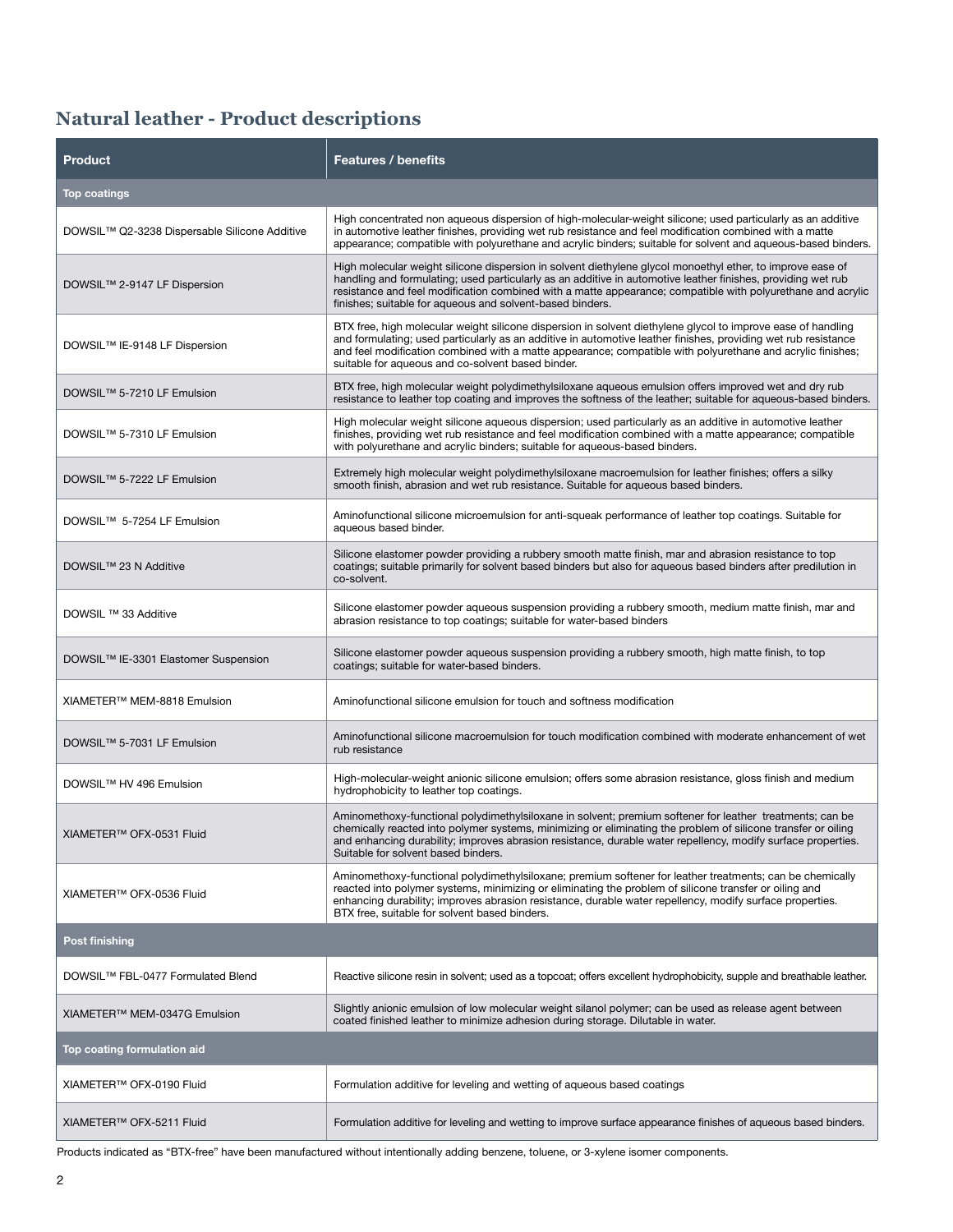## **Natural leather - Product descriptions continued**

| Product                                       | <b>Features / benefits</b>                                                                                                                    |
|-----------------------------------------------|-----------------------------------------------------------------------------------------------------------------------------------------------|
| Wet end - fat liquor                          |                                                                                                                                               |
| DOWSIL <sup>TM</sup> BY 16-880 <sup>(1)</sup> | Carboxyl-functional silicone for wet-end application to offer hydrophobicity                                                                  |
| DOWSIL™ 5-7203 WE Emulsion                    | Nonionic microemulsion of organofunctional polymer; formulation additive for fat liquor, impart<br>hydrophobization and lightweight softness. |

## **Natural leather - Product selector guide**

|                                               | <b>Benefit</b>      |                    |               |                 |                |             | <b>Binder system</b> |         |              |              |              |
|-----------------------------------------------|---------------------|--------------------|---------------|-----------------|----------------|-------------|----------------------|---------|--------------|--------------|--------------|
| <b>Product</b>                                | Abrasion resistance | Wet rub resistance | Matting agent | <b>BTX</b> free | Feel modifier  | Anti-squeak | Water repellency     | Release | Leveling     | Aqueous      | Solvent      |
| <b>Top coatings</b>                           |                     |                    |               |                 |                |             |                      |         |              |              |              |
| DOWSIL™ Q2-3238 Dispersible Silicone Additive | X                   | $\mathsf{X}$       |               |                 | X              |             | X                    |         |              | X            | X            |
| DOWSIL™ 2-9147 LF Dispersion                  | X                   | $\mathsf{X}$       |               |                 | X              |             | X                    |         |              | X            | X            |
| DOWSIL™ IE-9148 LF Dispersion                 | X                   | $\mathsf{X}$       |               | $\mathsf{X}$    | $\pmb{\times}$ |             | $\mathsf{X}$         |         |              | X            | X            |
| DOWSIL™ 5-7210 LF Emulsion                    | X                   | $\mathsf X$        | X             | X               | X              |             |                      |         |              | X            |              |
| DOWSIL™ 5-7310 LF Emulsion                    | X                   | X                  |               |                 | $\pmb{\times}$ |             |                      |         |              | X            |              |
| DOWSIL™ 5-7222 LF Emulsion                    | X                   | $\mathsf{X}$       |               | $\mathsf{X}$    | X              |             |                      |         |              | X            |              |
| DOWSIL™ 5-7254 LF Emulsion                    |                     |                    |               |                 |                | X           |                      |         |              | X            |              |
| DOWSIL™ 23 N Additive                         |                     | $\mathsf X$        | $\times$      | X               | $\mathsf X$    |             |                      |         |              | X            | X            |
| DOWSIL™ 33 Additive                           |                     | X                  | X             | X               | X              |             |                      |         |              | X            |              |
| DOWSIL™ IE-3301 Elastomer suspension          |                     | X                  | $\mathsf{X}$  | X               | X              |             |                      |         |              | X            |              |
| DOWSIL™ 5-7031 LF Emulsion                    |                     | $\mathsf{X}$       |               | X               | X              |             | X                    |         |              | X            |              |
| XIAMETER™ MEM-8818 Emulsion                   |                     |                    |               | X               | X              |             |                      |         |              | X            |              |
| DOWSIL™ HV 496 Emulsion                       |                     | $\mathsf{X}$       |               | X               |                |             | X                    |         |              | X            |              |
| XIAMETER™ OFX-0531 Fluid                      | X                   |                    |               |                 | $\pmb{\times}$ |             | $\pmb{\times}$       |         |              |              | X            |
| XIAMETER™ OFX-0536 Fluid                      | X                   |                    |               |                 | X              |             | X                    |         |              |              | $\mathsf{X}$ |
| Post finishing                                |                     |                    |               |                 |                |             |                      |         |              |              |              |
| DOWSIL™ FBL-0477 Formulated Blend             |                     |                    |               |                 | $\mathsf X$    |             | X                    |         |              |              | X            |
| XIAMETER™ MEM-0347G Emulsion                  |                     |                    |               | $\mathsf{X}$    |                |             |                      | X       |              | $\mathsf{x}$ |              |
| Top coating formulation aid                   |                     |                    |               |                 |                |             |                      |         |              |              |              |
| XIAMETER™ OFX-0190 Fluid                      |                     |                    |               | X               |                |             |                      |         | $\mathsf X$  | X            |              |
| XIAMETER™ OFX-5211 Fluid                      |                     |                    |               | X               |                |             |                      |         | $\mathsf{X}$ | X            |              |
| Wet end-fat liquor                            |                     |                    |               |                 |                |             |                      |         |              |              |              |
| DOWSIL™ BY 16-880 <sup>(1)</sup>              |                     |                    |               | $\mathsf{X}$    |                |             | $\mathsf{X}$         |         |              | X            |              |
| DOWSIL™ 5-7203 WE Emulsion                    |                     |                    |               | $\mathsf X$     | $\mathsf X$    |             | $\mathsf X$          |         |              | X            |              |

(1) Available only in Europe and Asia

X - Benefit that can be leveraged to